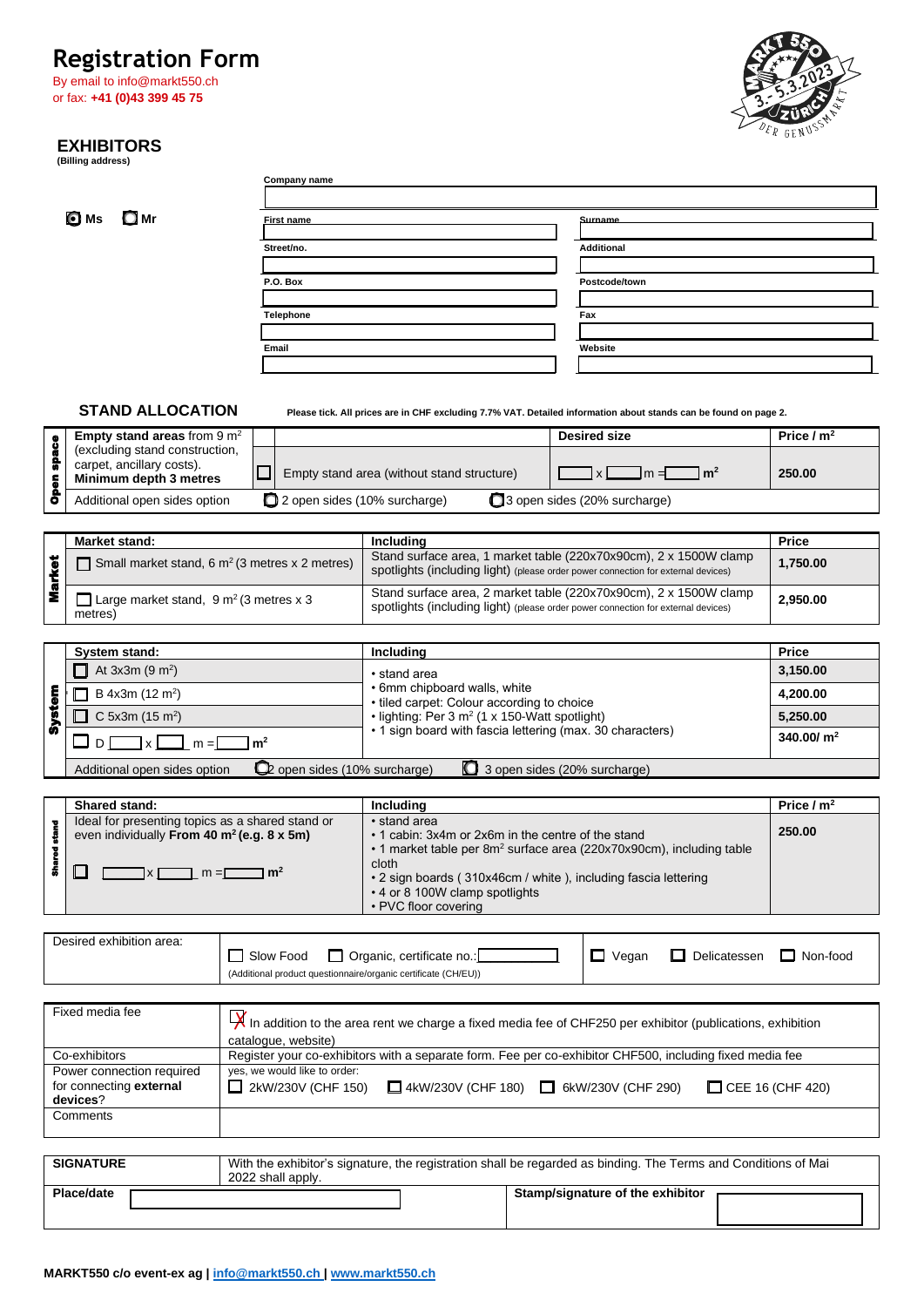# **STAND CONSTRUCTION INFORMATION**



**Your individual presentation** Please contact us.



#### **Your individual exhibition concept**

| Open space             | Please contact us.                                                                                                                                                                                                                                |                                                                                                                                                                                 | Please provide us with your brief and we will<br>develop together with you an individual<br>exhibition concept with plenty of experience and<br>commitment.                                                                                                                                                                                                                                                                                                                        |
|------------------------|---------------------------------------------------------------------------------------------------------------------------------------------------------------------------------------------------------------------------------------------------|---------------------------------------------------------------------------------------------------------------------------------------------------------------------------------|------------------------------------------------------------------------------------------------------------------------------------------------------------------------------------------------------------------------------------------------------------------------------------------------------------------------------------------------------------------------------------------------------------------------------------------------------------------------------------|
| Market stand           | Small market stand (6 m <sup>2</sup> )                                                                                                                                                                                                            | Large market stand $(9 \text{ m}^2)$                                                                                                                                            |                                                                                                                                                                                                                                                                                                                                                                                                                                                                                    |
|                        | Size 3m (width) x 2m (depth)<br>Equipment:<br>• market stand, 3 x 2m with red straw roof<br>• and suspended rear straw wall<br>• 1 market table L: 220 cm, W: 70 cm, H: 90 cm<br>• 2 x 150W clamped spotlights (lighting included in stand price) | Size 3m (width) x 3 m (depth)<br>Equipment:<br>• market stand, 3 x 3 m with red straw roof<br>• and suspended rear straw wall<br>• 2 market table L: 220 cm, W: 70 cm, H: 90 cm | • 2 150W clamped spotlights (lighting included in stand price)                                                                                                                                                                                                                                                                                                                                                                                                                     |
| <b>System stand</b>    | <b>System stand</b>                                                                                                                                                                                                                               | 6 mm chipboard, white<br>• screen: 120x40 cm with standard text<br>technical documents                                                                                          | <b>Available in sizes:</b> $3 \times 3$ m / $4 \times 3$ m / $5 \times 3$ m / or on consultation<br>• tiled carpet: Colour according to choice (standard: anthracite)<br>• walls: Skeleton frame: SYMA, structure height: 2.5 m, wall elements:<br>. lighting: 1 x 100 Watt halogen lamp per 3 m <sup>2</sup> of stand surface area<br>· lettering: Helvetica font (max. 30 characters) black or logo<br>Additional furnishings can be ordered with the organiser after receipt of |
| stand<br><b>Shared</b> | Shared stand<br>Slow Food                                                                                                                                                                                                                         | Kabine<br>10 <sub>m</sub>                                                                                                                                                       | Shared stand for 10 exhibitors (example)<br>$\cdot$ surface area: 10 m x 8 m = 80 m <sup>2</sup><br>• 1 cabin: 3 m x 4 m = 12 m <sup>2</sup> (or 6 x 2 = 12 m <sup>2</sup> )<br>• 10 220x70x90cmtables including tablecloth<br>• 8 x 100W clamp spotlights<br>• floor covering: PVC<br>• 2 sign boards (310x46cm / white ), including<br>fascia lettering                                                                                                                          |
|                        | MARKT550 c/o event-ex ag   info@markt550.ch   www.markt550.ch                                                                                                                                                                                     |                                                                                                                                                                                 |                                                                                                                                                                                                                                                                                                                                                                                                                                                                                    |



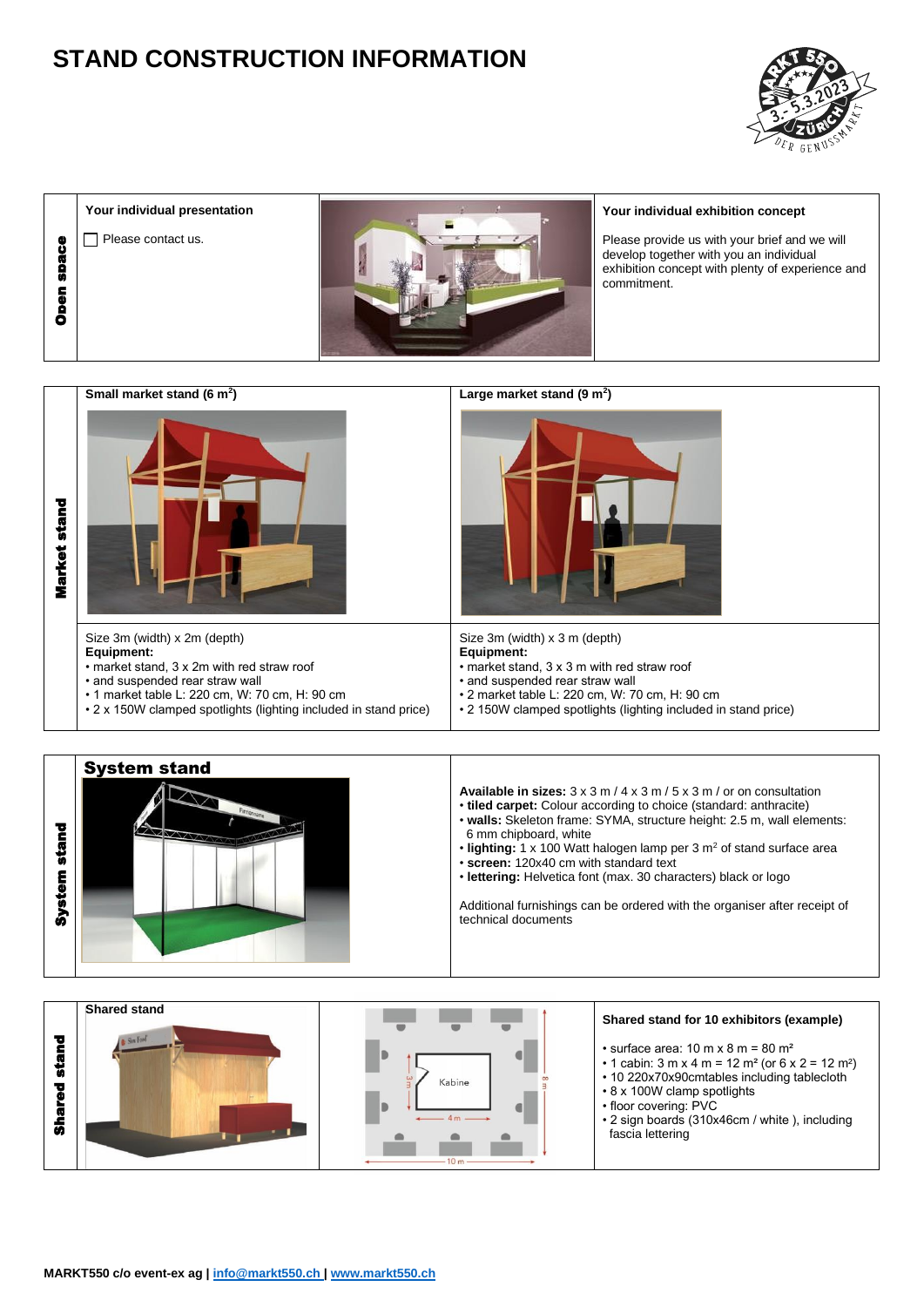# **Eintrag Ausstellerverzeichnis & Produktkategorie**

 **Bitte zusammen mit der Anmeldung retournieren.** 

Faxen an: +41 43 399 45 75 oder per E-Mail an: info@markt550.ch



|                                                                                                                                                                                                                                              | Eintrag für das Ausstellerverzeichnis im Internet/Messeflyer/Magazin: (Bitte in Blockschrift ausfüllen)                                                                                   |                                                                                                                                       |
|----------------------------------------------------------------------------------------------------------------------------------------------------------------------------------------------------------------------------------------------|-------------------------------------------------------------------------------------------------------------------------------------------------------------------------------------------|---------------------------------------------------------------------------------------------------------------------------------------|
| Firma:                                                                                                                                                                                                                                       |                                                                                                                                                                                           |                                                                                                                                       |
| Strasse:                                                                                                                                                                                                                                     |                                                                                                                                                                                           |                                                                                                                                       |
| PLZ/Ort:                                                                                                                                                                                                                                     |                                                                                                                                                                                           |                                                                                                                                       |
| Telefon:                                                                                                                                                                                                                                     | Internet: www.                                                                                                                                                                            |                                                                                                                                       |
| Wir möchten in folgenden Produktkategorien genannt werden:<br>Bitte kreuzen Sie zutreffendes an (Mehrfachnennung möglich)                                                                                                                    |                                                                                                                                                                                           |                                                                                                                                       |
| $\Box$ 1 Getreide und Getreideerzeugnisse<br>$\Box$ 2 Obst und Gemüse<br>$\Box$ 3 Getränke alkoholfrei<br>$\Box$ 4 Medien / Bücher / Reisen<br>$\Box$ 5 Fleisch und Wurstwaren<br>$\Box$ 6 Wein, Spirituosen, Bier<br>$\Box$ 7 Kolonialwaren | $\Box$ 8 Teigwaren<br>$\Box$ 9 Fisch und Meeresfrüchte<br>$\Box$ 10 Molkereiprodukte<br>□ 11 Süsswaren und Schokolade<br>$\Box$ 12 Eiscreme<br>13 Oele / Essig<br>□ 14 Gewürze und Saucen | 15 Trockenfrüchte / Nüsse<br>16 Kräuter<br>17 Senf<br>18 Kaffee / Tee<br>19 Trüffel<br>20 Verbände / Institutionen<br>21 Küchengeräte |

### **Messemagazineintrag für Hauptmieter und Mitaussteller/Untermieter**

Der Grundeintrag im Messemagazin ist für Hauptmieter und Mitaussteller **obligatorisch** und umfasst einen Eintrag im Branchenverzeichnis sowie im Online-Ausstellerverzeichnis auf www.markt550.ch.

Bitte tragen Sie in den obigen Feldern Ihre Firmenanschrift ein, so wie Sie in den Publikationen genannt werden möchten. Gross- und Kleinbuchstaben werden übernommen.

### **Mitaussteller** (Bitte in Blockschrift ausfüllen)

| Mitaussteller 1                                                                                                                                                                                                                            |                                                                                                                                                                                                          |                                                                                                                                            |
|--------------------------------------------------------------------------------------------------------------------------------------------------------------------------------------------------------------------------------------------|----------------------------------------------------------------------------------------------------------------------------------------------------------------------------------------------------------|--------------------------------------------------------------------------------------------------------------------------------------------|
| Firma:                                                                                                                                                                                                                                     |                                                                                                                                                                                                          |                                                                                                                                            |
| Strasse:                                                                                                                                                                                                                                   |                                                                                                                                                                                                          |                                                                                                                                            |
| PLZ/Ort:                                                                                                                                                                                                                                   |                                                                                                                                                                                                          |                                                                                                                                            |
| Telefon:                                                                                                                                                                                                                                   | Internet: www.                                                                                                                                                                                           |                                                                                                                                            |
| Wir möchten in folgenden Produktkategorien genannt werden:<br>Bitte kreuzen Sie zutreffendes an (Mehrfachnennung möglich)                                                                                                                  |                                                                                                                                                                                                          |                                                                                                                                            |
| $\Box$ 1 Getreide und Getreideerzeugnisse<br>$\Box$ 2 Obst und Gemüse<br>$\Box$ 3 Getränke alkoholfrei<br>4 Medien / Bücher / Reisen<br>П<br>$\Box$ 5 Fleisch und Wurstwaren<br>$\Box$ 6 Wein, Spirituosen, Bier<br>$\Box$ 7 Kolonialwaren | $\Box$ 8 Teigwaren<br>$\Box$ 9 Fisch und Meeresfrüchte<br>$\Box$ 10 Molkereiprodukte<br>□ 11 Süsswaren und Schokolade<br>$\Box$ 12 Eiscreme<br>13 Oele / Essig<br>$\Box$<br>$\Box$ 14 Gewürze und Saucen | 15 Trockenfrüchte / Nüsse<br>16 Kräuter<br>17 Senf<br>18 Kaffee / Tee<br>19 Trüffel<br>20 Verbände / Institutionen<br>21 Küchengeräte<br>ப |

**Bitte unbedingt ausfüllen!** 

Ort, Datum **Rechtsgültige Unterschrift:** 

**Bei mehr als 1 Mitaussteller bitte dieses Formular kopieren.**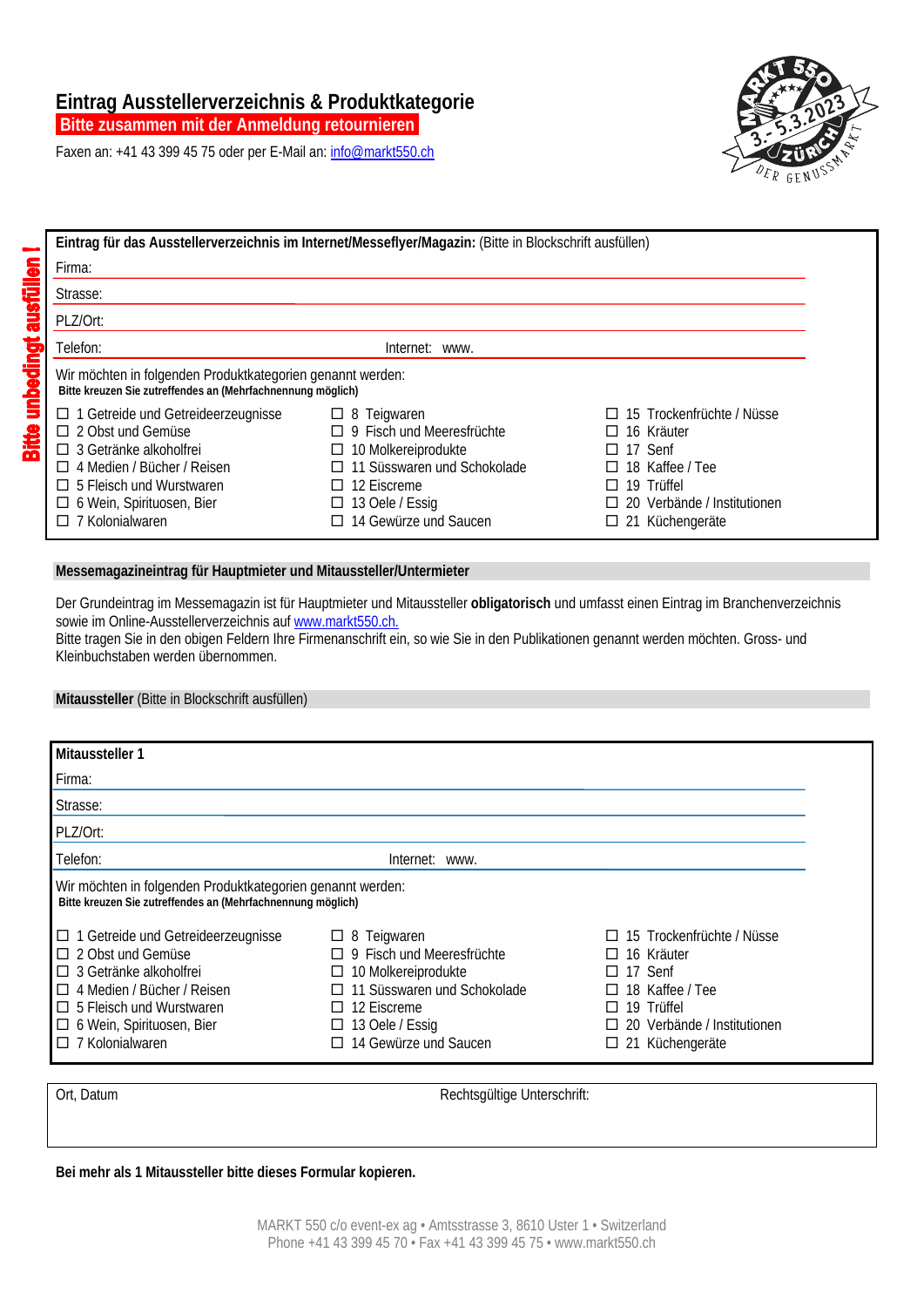# **GENERAL TERMS AND CONDITIONS (T&Cs)**



#### **Registration and entering into the contract**

The exhibitor documents of the organiser for holding the holding shall be regarded as an invitation to treat. An exhibitor registration shall be regarded as binding.

The contract shall enter into effect on written confirmation of registration by the organisers. Registration may be rejected without reason. With registration, the exhibitor acknowledges these Terms and Conditions and other exhibitor documents (registration form, information, stand construction, price lists, service and ancillary costs).

#### **Co-exhibitors**

Co-exhibitors shall be regarded as individuals, companies or organisations appearing in any form at the stand of another individual, company or organisation, whether by means of addresses, items, brochures or personal appearance. Co-exhibitors shall register separately and will only be permitted at an exhibition with the express consent of the exhibition management. The same conditions as for the main exhibitor shall apply. In addition, the registration form must also be signed as legal by the main exhibitor. With shared stands, one of the exhibitors shall take on the obligations of a main exhibitor, while the others will be regarded as co-exhibitors. The main exhibitor shall also be liable towards the exhibition management for the obligations of the co-exhibitors. Each co-exhibitor shall pay the fixed exhibitor fee and any ancillary costs.

#### **Admission requirements**

The exhibition management decides alone and definitively about the admission or individuals, companies, organisations and exhibited items. Rejections do not require justification. No claims resulting from the admission or rejection of individuals, companies, organisations of exhibited items will be recognised. In principle, only items registered and matching the product description or, as may apply , specialist area may be exhibited. The exhibition management is entitled to demand the exact details of individual items intended for exhibition. In this event, non-registered items may not be exhibited, and the exhibition management reserves the right to remove such items from the stand at the cost of the exhibitor. The exhibition management is entitled to restrict the stand area applied for and the items exhibited. Particular location requests and competition exclusions may not be recognised as a condition of participation.

#### **Payment terms**

The invoice for the exhibition area (100%) will be invoiced after the contract has been entered into as of December and shall be paid within 30 days as of invoicing. The final invoice together with all ancillary and additional payments shall be paid within 10 days after invoicing. By no later than the start of the official admission period, the exhibition management must be in possession of payment or legally valid proof of payment, otherwise the exhibition management shall be authorised to refuse the exhibitor access to the premises or, as may apply, clear the stand immediately at its costs.

#### **Stand allocation**

Requests for position will be considered as far as possible, but not accepted as a condition. Position will be dealt with according to subject area and individual requirements. The overall appearance of the exhibition shall be decisive. Objections shall be sent by registered mail within 7 days of the plan being sent, otherwise the position shall be regarded as accepted. Where required, the organiser is entitled to allocate the exhibitor another space in another location, amend the size and dimensions of their stand, relocate or close entrances to the hall or open spaces, and undertake other structural changes deviating from those already confirmed. The organiser shall in no way be liable towards to the exhibitor for consequences resulting from the position or surroundings of their stand.

#### **Electricity/waste**

Power consumption and power connection shall be charged separately. Waste shall be charged at a fixed rate of CHF 3.50 per square metre of exhibition space in all halls. The main exhibitor shall be invoiced at CHF 1.25 per square metre of exhibition space for power consumption.

#### **Direct sales/tasting sessions**

The direct sale of goods and tasting services shall be permitted. Stands where food and drink is given out for consumption for free or payment (in the sense of a bar or public house business) and catering shall be subject to Cantonal legislation regarding catering business. The mandatory permit for tasting session stands and catering operations shall be obtained collectively by the exhibition management for all operations. Fees for these permits shall be charged proportionately to the owners of tasting session stands and catering operations. The organiser accepts no liability for any official prohibition of advertising or sales.

#### **Promotional measures**

Free draws, competitions and promotional measures of any nature are shall only be permitted with written consent of the organiser.

#### **Insurance**

All exhibitors shall take out insurance for items exhibited and stand equipment against fire and natural disasters, as well as third-party liability insurance. In addition, also insuring items exhibited and stand equipment against damage and loss during the exhibition and when transporting to and from is also recommended for exhibitors.

#### **Liability for assistants**

In accordance with Article 55 or, as may apply, 101 of the Swiss Law of Obligations, the exhibitor shall be liable for damage caused by suppliers, stand constructors or other assistants employed by the exhibitor.

#### **Guarding**

For security reasons, individual guarding of stands may only be commissioned by the exhibition management. While stand staff are absent, exhibitors shall lock objects with a value of CHF10,000 or more in a strongroom (in particular at night). Keeping cash, jewellery, data storage, technical components etc. in a safe is recommended.

#### **Force majeure**

In the event of compelling reasons, thirty-party fault, chance, political and economic events as well as official orders, the exhibition management shall be entitled to postpone, curtail, or extend an event or adapt the operation to the circumstances. In such cases, the exhibition management rejects any liability and the exhibitors are neither entitled to terminate the contract nor compensation. Payments already made shall be reimbursed to event-ex ag after deduction of any costs and expenses incurred. Any unforeseeable circumstance for which neither the exhibition management nor the exhibitor are responsible, including force majeure, shall be regarded as chance.